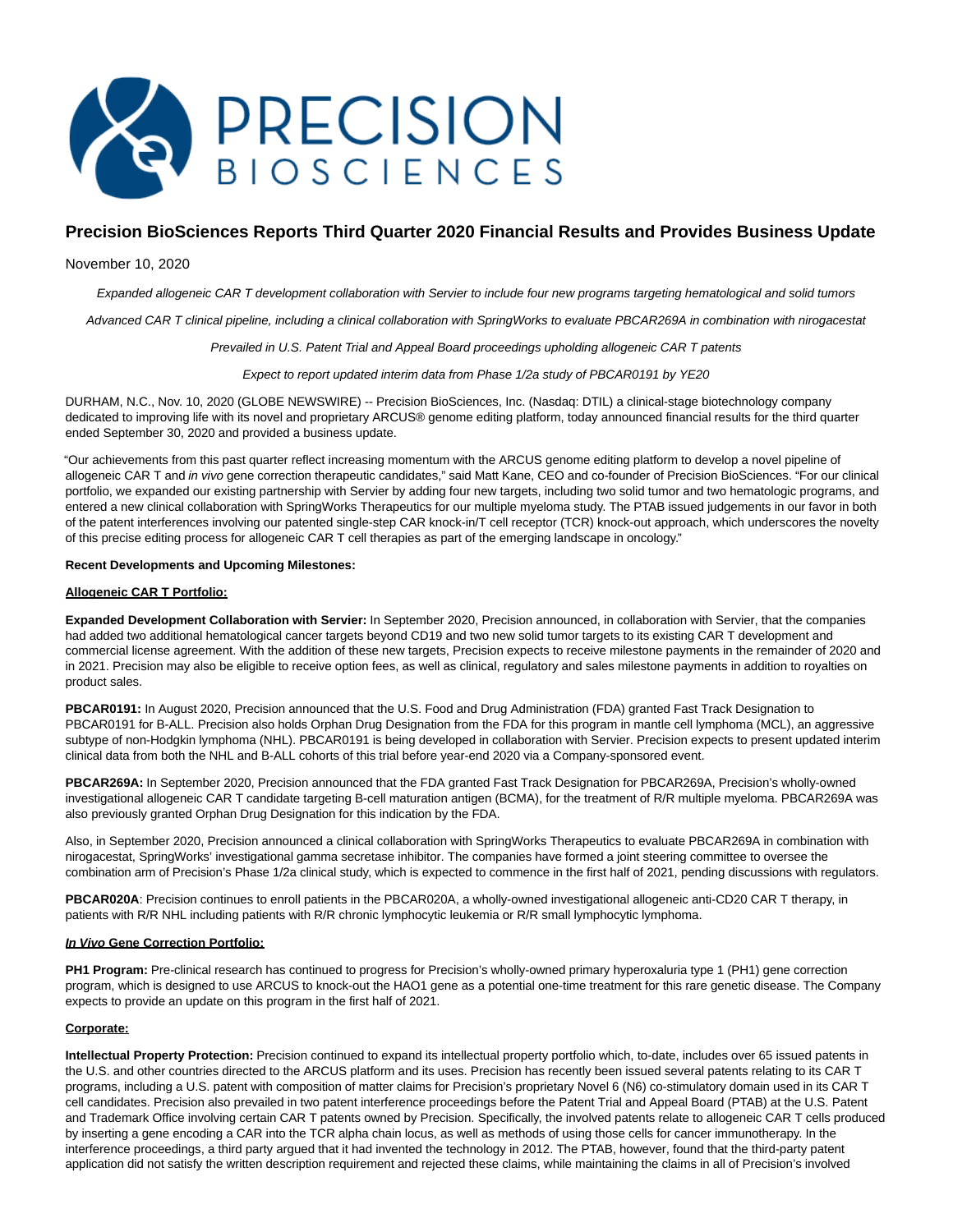#### patents.

**Alex Kelly Appointed Chief Corporate Affairs Officer:** Mr. Kelly joined Precision in October 2020 with extensive leadership experience in communications for biopharmaceutical companies. Most recently he was Executive Vice President, Corporate Affairs and Chief Communications Officer at Allergan where he was also President of the Allergan Foundation. He will oversee all investor relations and corporate communications activities at Precision.

### **Elo Life Systems:**

**Alec Hayes, Ph.D. Appointed Vice President of Technology and Products at Elo Life Systems:** Dr. Hayes joined Elo in September 2020 from the Coca-Cola Company, where he was Technical Director of Agricultural Technologies, and brings 20 years of technical leadership and industry experience in translational agriculture. He is responsible for Elo's research and development pipeline and strategic expansion of capabilities to accelerate product development.

### **Quarter Ended September 30, 2020 Financial Results:**

**Cash and Cash Equivalents:** As of September 30, 2020, Precision had approximately \$104.1 million in cash and cash equivalents. The Company expects that existing cash, cash equivalents, expected operational receipts, and available credit will be sufficient to fund operating expenses and capital expenditure requirements into 2022.

**Revenues:** Total revenues for the quarter ended September 30, 2020 were \$7.4 million, compared to \$4.9 million for the quarter ended September 30, 2019. The increase of \$2.5 million in revenue was primarily the result of an increase in collaboration revenue with Servier, offset by a decrease in collaboration revenue from Gilead.

**Research and Development Expenses:** Research and development expenses were \$24.9 million for the quarter ended September 30, 2020, as compared to \$19.8 million for the same period in 2019. The increase of \$5.1 million was primarily due to increases in direct research and development expenses related to our ongoing CD19 clinical program as well as increases in employee-related costs associated with increased headcount to support our technology platform development and manufacturing capabilities.

**General and Administrative Expenses:** General and administrative expenses were \$8.5 million for the quarter ended September 30, 2020, as compared to \$7.1 million for the same period in 2019. The increase of \$1.4 million was primarily due to costs associated with the Company's growing infrastructure needs.

**Net Loss:** Net loss was \$26.0 million, or \$(0.50) per share, for the quarter ended September 30, 2020, compared to a net loss of \$20.7 million, or \$(0.41) per share, for the same period in 2019.

#### **About Precision BioSciences, Inc.**

Precision BioSciences, Inc. is a clinical stage biotechnology company dedicated to improving life (DTIL) with its novel and proprietary ARCUS® genome editing platform. ARCUS is a highly specific and versatile genome editing platform that was designed with therapeutic safety, delivery, and control in mind. Using ARCUS, the Company's pipeline consists of multiple "off-the-shelf" CAR T immunotherapy clinical candidates and several in vivo gene correction therapy candidates to cure genetic and infectious diseases where no adequate treatments exist. For more information about Precision BioSciences, please visi[t www.precisionbiosciences.com.](https://www.globenewswire.com/Tracker?data=EEJ7RsWCMx64oH5u2hzTfovgG4XcRvevpccAoxRYg3O7M5Xzh6U2S-U13WG77DwReLhhcpTEixMwzySHgynGXRhHQ19-siRHQqLH_MYBoT44St8kwgH2lPmtmm2e2QbZ)

### **About Precision's Collaboration with Servier**

Under the terms of the agreement with Servier, Precision is solely responsible for early-stage research activities as well as PBCAR0191 Phase 1/2a clinical trial execution and clinical supply. Servier has the exclusive right to opt in for late-stage development and commercialization, and Precision has the right to participate in the development and commercialization of any licensed products resulting from the collaboration through a 50/50 co-development and co-promotion option in the United States.

#### **Forward-Looking Statements**

This press release contains forward-looking statements within the meaning of the Private Securities Litigation Reform Act of 1995. All statements contained in this press release that do not relate to matters of historical fact should be considered forward-looking statements, including, without limitation, statements regarding the Company's timing of clinical trials and results therefrom, including, without limitation, the expected timing of clinical updates and interim data reports related to PBCAR0191, of the commencement of the expanded Phase 1/2a clinical study for PBCAR269A, of updates regarding the Company's PH1 program and of any potential milestone payments. In some cases, you can identify forward-looking statements by terms such as "anticipate," "believe," "could," "expect," "should," "plan," "intend," "estimate," "target," "mission," "may," "will," "would," "should," "could," "target," "potential," "project," "predict," "contemplate," "potential," or the negative thereof and similar words and expressions.

Forward-looking statements are based on management's current expectations, beliefs and assumptions and on information currently available to us. Such statements are subject to a number of known and unknown risks, uncertainties and assumptions, and actual results may differ materially from those expressed or implied in the forward-looking statements due to various important factors, including, but not limited to: our ability to become profitable; our ability to procure sufficient funding and requirements under our current debt instruments; and effects of restrictions thereunder; risks associated with raising additional capital; our operating expenses and our ability to predict what those expenses will be; our limited operating history; the success of our programs and product candidates in which we expend our resources; our limited ability or inability to assess the safety and efficacy of our product candidates; our dependence on our ARCUS technology; the initiation, cost, timing, progress, achievement of milestones and results of research and development activities, preclinical or greenhouse studies and clinical or field trials; public perception about genome editing technology and its applications; competition in the genome editing, biopharmaceutical, biotechnology and agricultural biotechnology fields; our or our collaborators' ability to identify, develop and commercialize product candidates; pending and potential liability lawsuits and penalties against us or our collaborators related to our technology and our product candidates; the U.S. and foreign regulatory landscape applicable to our and our collaborators' development of product candidates; our or our collaborators' ability to obtain and maintain regulatory approval of our product candidates, and any related restrictions, limitations and/or warnings in the label of an approved product candidate; our or our collaborators' ability to advance product candidates into, and successfully design, implement and complete, clinical or field trials; potential manufacturing problems associated with the development or commercialization of any of our product candidates; our ability to obtain an adequate supply of T cells from qualified donors; our ability to achieve our anticipated operating efficiencies at our manufacturing facility; delays or difficulties in our and our collaborators' ability to enroll patients; changes in interim "top-line" and initial data that we announce or publish; if our product candidates do not work as intended or cause undesirable side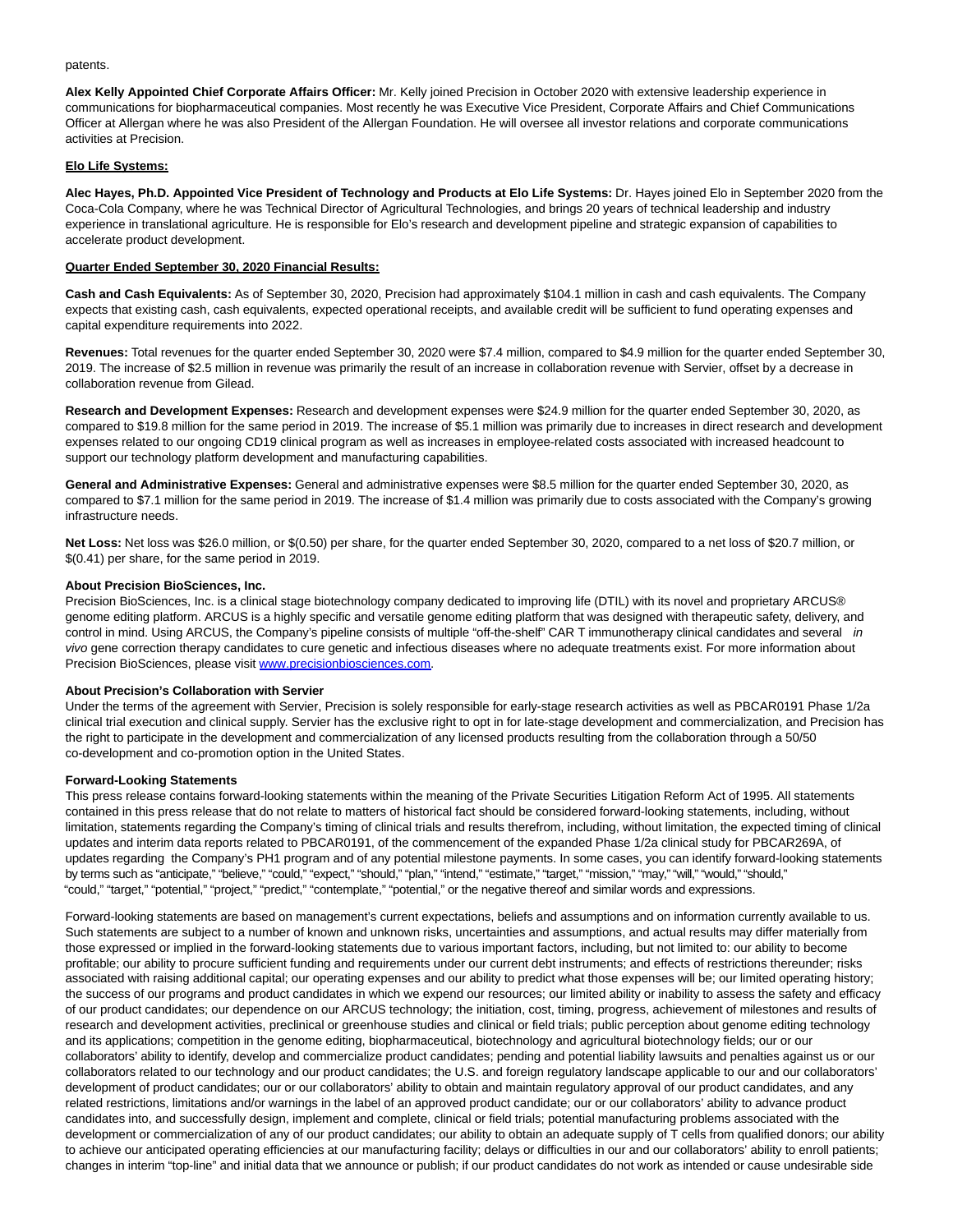effects; risks associated with applicable healthcare, data protection, privacy and security regulations and our compliance therewith; the rate and degree of market acceptance of any of our product candidates; the success of our existing collaboration agreements, and our ability to enter into new collaboration arrangements; our current and future relationships with and reliance on third parties including suppliers and manufacturers; our ability to obtain and maintain intellectual property protection for our technology and any of our product candidates; potential litigation relating to infringement or misappropriation of intellectual property rights; our ability to effectively manage the growth of our operations; our ability to attract, retain, and motivate key executives and personnel; market and economic conditions; effects of system failures and security breaches; effects of natural and manmade disasters, public health emergencies and other natural catastrophic events effects of the outbreak of COVID-19, or any pandemic, epidemic or outbreak of an infectious disease; insurance expenses and exposure to uninsured liabilities; and other important factors discussed under the caption "Risk Factors" in our Quarterly Report on Form 10-Q for the quarterly period ended June 30, 2020, as updated as updated in our Quarterly Report on Form 10-Q for the quarterly period ended September 30, 2020 to be filed with the SEC, and as any such factors may be updated from time to time in our other filings with the SEC, which are accessible on the SEC's website at www.sec.gov and the Investors & Media page of our website at investor.precisionbiosciences.com.

All forward-looking statements speak only as of the date of this press release and, except as required by applicable law, we do not plan to publicly update or revise any forward-looking statements contained herein, whether as a result of any new information, future events, changed circumstances or otherwise.

### **Investor Contact:**

Alex Kelly Chief Corporate Affairs Officer [Alex.Kelly@precisionbiosciences.com](https://www.globenewswire.com/Tracker?data=v9_qM50upEct6q0wXHBYloCOQQkC8eBmrY7I_bNRzNJ59LPorcxGmVhjm_sHaQCs9ZvF5cAvEPZJGyOw4GQY4IXLoXzdAtND1aDgpUztMZ7PQ2QFLcfVRM6zuDKXnaWTUinE5sso2Hgu7QaAjnMTAQ==)

### **Media Contact:**

Maurissa Messier Senior Director, Corporate Communications [Maurissa.Messier@precisionbiosciences.com](https://www.globenewswire.com/Tracker?data=FZ6H3Dq92oxjT55W93CEFIBiv69dVr236tJolnTYw85NTwJG1q7skxM0tkJ8SM53WqnJJFetnYUJdN1uJfSdOK-XQrW-7OTFbdBr4LIYqyuTPoVd5E05YROI9PtyzL3XdAiLH_Jyw1yqJ1xI9Q02PA==)

# **Precision BioSciences, Inc. Condensed Consolidated Statements of Operations (In thousands, except share and per share amounts) (Unaudited)**

|                                                                              | For the Three Months Ended<br>September 30, |            |    |            | For the Nine Months Ended<br>September 30, |            |    |            |
|------------------------------------------------------------------------------|---------------------------------------------|------------|----|------------|--------------------------------------------|------------|----|------------|
|                                                                              |                                             | 2020       |    | 2019       |                                            | 2020       |    | 2019       |
| Revenue                                                                      | \$                                          | 7,363      | \$ | 4,865      | S                                          | 15,439     | \$ | 15,716     |
| Operating expenses                                                           |                                             |            |    |            |                                            |            |    |            |
| Research and development                                                     |                                             | 24,873     |    | 19,791     |                                            | 74,935     |    | 62,512     |
| General and administrative                                                   |                                             | 8,534      |    | 7,052      |                                            | 26,852     |    | 18,547     |
| Total operating expenses                                                     |                                             | 33,407     |    | 26,843     |                                            | 101,787    |    | 81,059     |
| Loss from operations                                                         |                                             | (26, 044)  |    | (21, 978)  |                                            | (86, 348)  |    | (65, 343)  |
| Other income (expense), net:                                                 |                                             |            |    |            |                                            |            |    |            |
| Change in fair value of convertible notes payable                            |                                             |            |    |            |                                            |            |    | (9,758)    |
| Interest expense                                                             |                                             |            |    |            |                                            |            |    | (182)      |
| Interest income                                                              |                                             | 28         |    | 1,236      |                                            | 795        |    | 3,322      |
| Total other income (expense), net                                            |                                             | 28         |    | 1,236      |                                            | 795        |    | (6,618)    |
| Net loss and net loss attributable to common stockholders                    |                                             | (26,016)   |    | (20, 742)  |                                            | (85, 553)  |    | (71,961)   |
| Net loss per share attributable to common stockholders-<br>basic and diluted |                                             | (0.50)     |    | (0.41)     |                                            | (1.65)     |    | (1.85)     |
| Weighted average shares of common stock outstanding-<br>basic and diluted    |                                             | 52,346,715 |    | 50,623,665 |                                            | 51,858,032 |    | 39,002,304 |

# **Precision BioSciences, Inc.**

# **Condensed Consolidated Balance Sheets Data**

(In thousands)

(Unaudited)

|                           | <b>September 30, 2020</b> |         |  |         |
|---------------------------|---------------------------|---------|--|---------|
| Cash and cash equivalents |                           | 104.148 |  | 180,886 |
| Working capital           |                           | 80.577  |  | 166.740 |